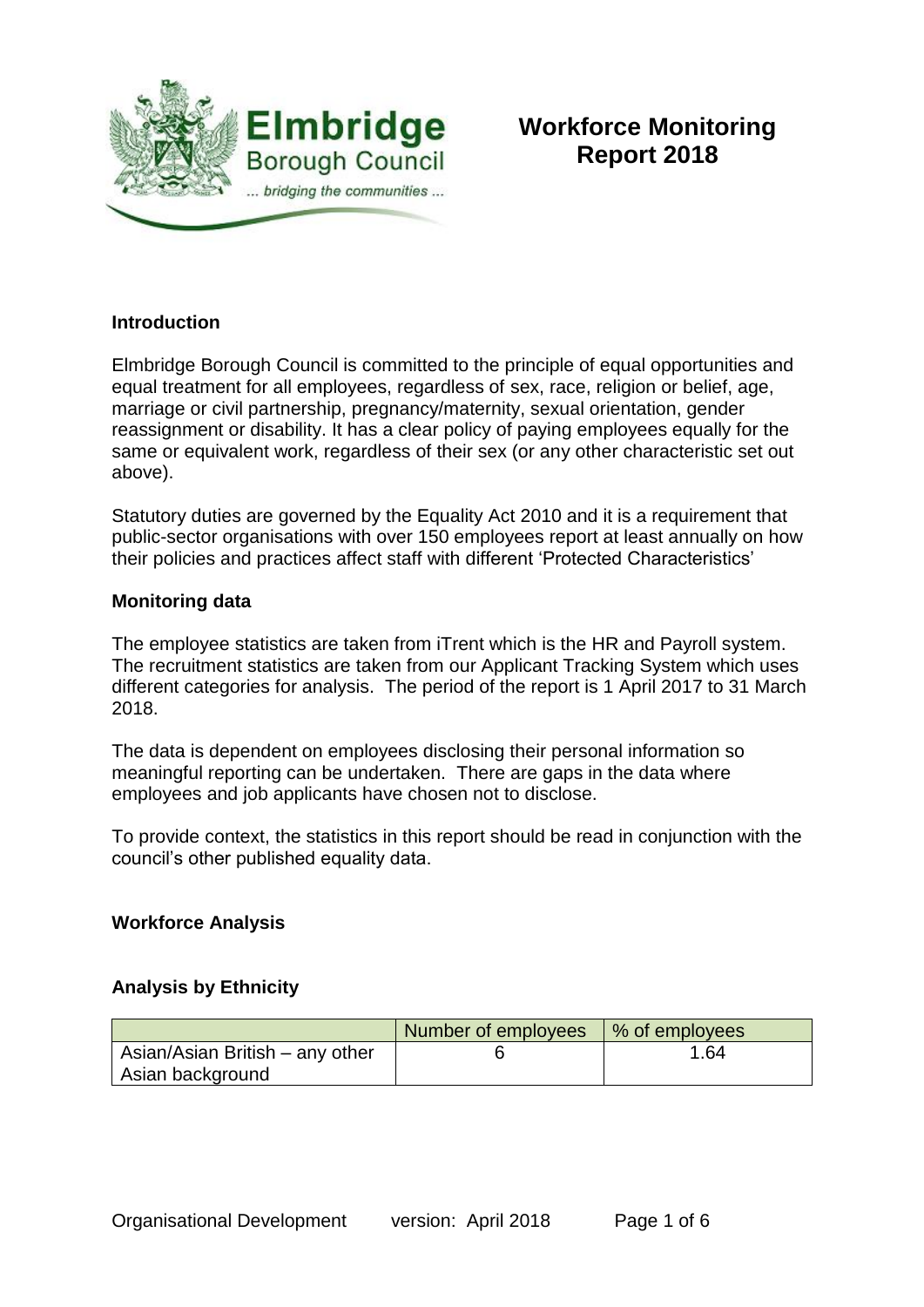| Asian/Asian British -           |                | 0.27  |
|---------------------------------|----------------|-------|
| Bangladeshi                     |                |       |
| Asian/Asian British - Chinese   |                | 0.27  |
| Asian/Asian British - Indian    | 5              | 1.37  |
| Asian/Asian British - Pakistani | $\overline{2}$ | 0.55  |
| Black/African/Caribbean/Black   | $\overline{4}$ | 1.10  |
| <b>British - African</b>        |                |       |
| Black/African/Caribbean/Black   | 3              | 0.82  |
| <b>British - Caribbean</b>      |                |       |
| Mixed/Multiple ethnic group -   | $\overline{2}$ | 0.55  |
| Any other Mixed/multiple ethnic |                |       |
| background                      |                |       |
| Mixed/Multiple ethnic group -   | 1              | 0.27  |
| White and Asian                 |                |       |
| White - Any Other White         | 12             | 3.29  |
| background                      |                |       |
| White $-$                       | 270            | 73.98 |
| English/Welsh/Scottish/Northern |                |       |
| Irish/British                   |                |       |
| White - Irish                   | $\overline{2}$ | 0.55  |
| Not known/not provided          | 56             | 15.34 |
| Total                           | 365            | 100   |

# **Analysis by Sex**

| <b>Sex</b> | Number of employees | % of employees |
|------------|---------------------|----------------|
| Male       | 145                 | 39.73          |
| Female     | 220                 | 60.27          |
| Total      | 365                 | 10C            |

# **Analysis by Disability**

|                     | Number of employees | % of employees |
|---------------------|---------------------|----------------|
| <b>Disabled</b>     |                     | 2.19           |
| Not disabled        | 302                 | 82.74          |
| Not known           | 54                  | 14.80          |
| Declined to specify |                     | በ 27           |
| Total               | 365                 | 100            |

# **Analysis by Age**

|          | Number of employees | % of employees |
|----------|---------------------|----------------|
| Under 25 |                     | 4.38           |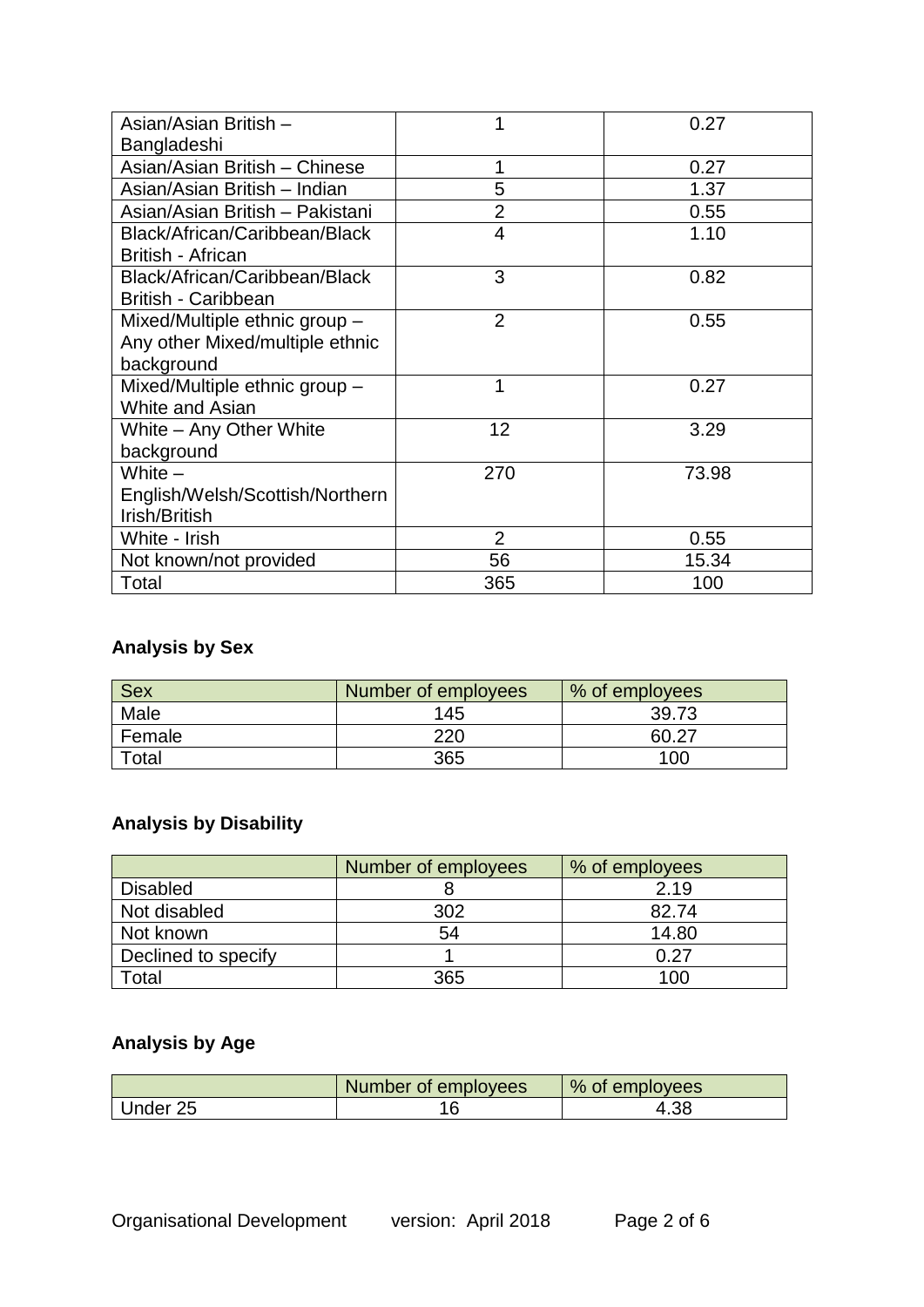| Between 25 & 35   |     | 16.71 |
|-------------------|-----|-------|
| Between 36 & 45   | 74  | 20.27 |
| Between 46 and 55 | 114 | 31.23 |
| Between 56 and 65 | 85  | 23.30 |
| Over 65           | 15  | 4.11  |
| Total             | 365 | 100   |

### **Analysis by Religion**

|                   | Number of employees | % of employees |
|-------------------|---------------------|----------------|
| Agnostic          | 5                   | 1.37           |
| Athiest           | 9                   | 2.47           |
| Christian         | 48                  | 13.15          |
| Hindu             |                     | 0.27           |
| None              | 13                  | 3.56           |
| <b>Not Stated</b> | 26                  | 7.12           |
| Other             | っ                   | 0.55           |
| <b>Blank</b>      | 261                 | 71.51          |
| Total             | 365                 | 100            |

#### **Sexual Orientation**

It is noted that a significant number of employees (77%) have not provided this information.

#### **Other protected characteristics**

This information is not available due to low numbers of returns.

### **Recruitment**

The council is committed to creating opportunity for all.

We aim to:

- Be an equal opportunities employer committed to a policy of equal access to employment opportunities, training and development, at all levels of the organisation.
- Recruit and retain a workforce that reflects the expertise and diversity of our community and ensure that recruitment and selection procedures are in place to attract the best applicants to Elmbridge.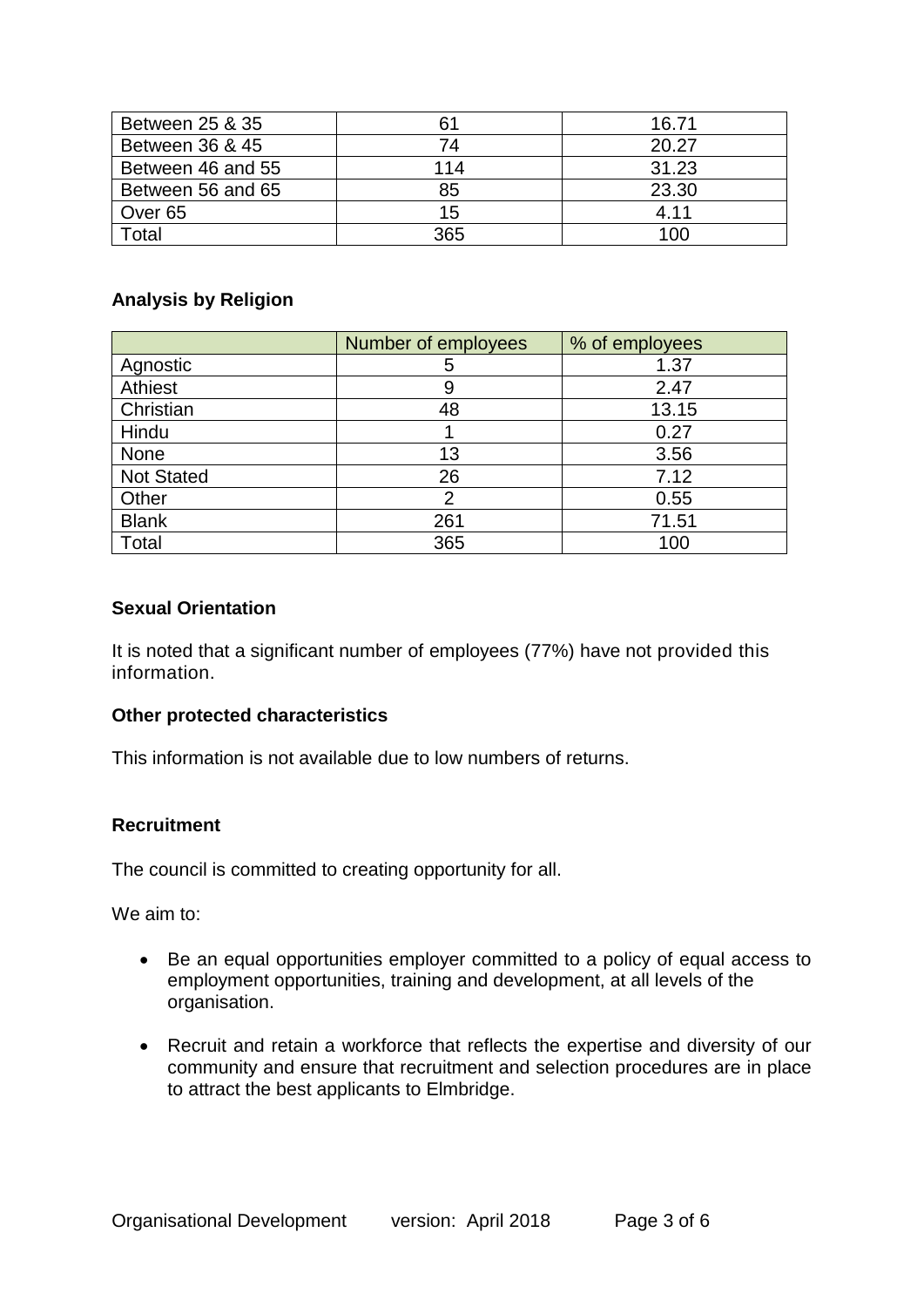- Build on our positive action policies to redress any inequalities or discriminatory practice.
- Create a safe working environment where any form of discrimination or harassment is dealt with quickly, appropriately and effectively, and where staff feel supported in challenging discrimination and harassment.
- Promote and further develop work-life balance policies to ensure that we maximise employment opportunities for all and continue to offer flexible working hours, home working options, part time, term time and job-share arrangements to improve the range of opportunities we offer.
- Welcome and encourage job applications from groups who are currently under represented through the Council.
- Advertise our jobs widely to ensure that they attract applications from all sections of the community.
- Make sure that staff responsible for recruitment are given the training and advice that they need to appoint the best person for the job.
- Ask staff to participate in the Council's equality monitoring data capture for recruitment, training and selection.

During 2017-2018, 104 roles were advertised. The response rate to advertisements was generally very high and a total of 769 applications were received.

|                               | Number of    | <b>Number</b> | <b>Number</b>  |
|-------------------------------|--------------|---------------|----------------|
|                               | applications | interviewed   | successful     |
| White                         | 568          | 230           | 5              |
|                               | (73.86%)     | (80.42%)      | (71.43%)       |
| Asian/Asian British           | 84           | 16            |                |
|                               | (10.92%)     | $(5.6\%)$     |                |
| Mixed/multiple ethnic         | 19           |               | 0              |
| background                    | (2.47%)      | $(2.1\%)$     |                |
| Black/African/Caribbean/Black | 50           | 20            | $\overline{2}$ |
| <b>British</b>                | (6.5%)       | (7%)          | (28.57%)       |
| Other ethnic background       | 19           | 8             |                |
|                               | (2.47%)      | $(2.8\%)$     |                |
| Unknown/not declared          | 29           | 6             | 0              |
|                               | (3.78%)      | $(2.1\%)$     |                |
| Total                         | 769          | 286           |                |
|                               | $(100\%)$    | (100%)        | (100%)         |

## **Analysis by Ethnicity**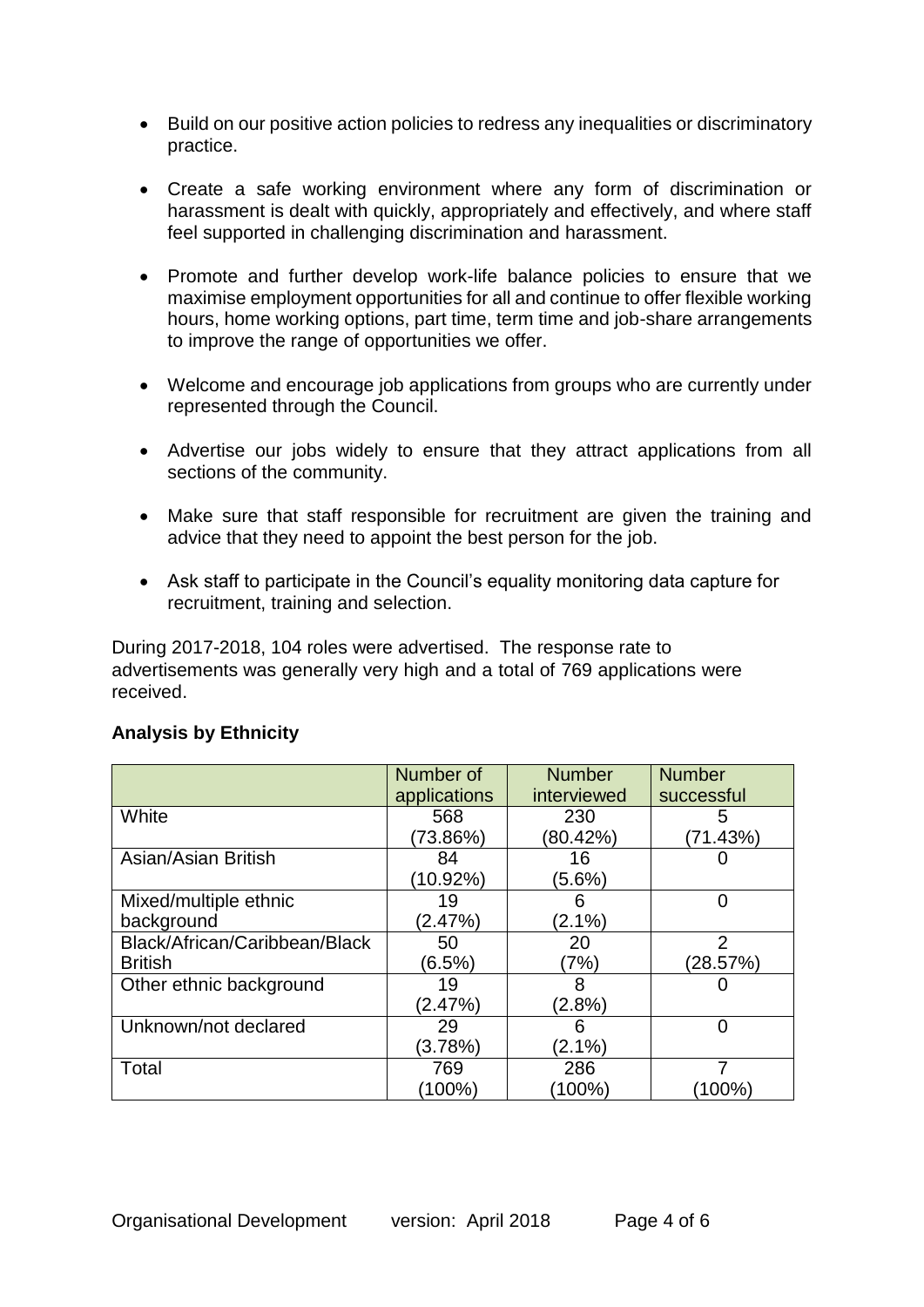# **Analysis by Sex**

|               | Number of<br>applications | <b>Number</b><br>interviewed | <b>Number</b><br>successful |
|---------------|---------------------------|------------------------------|-----------------------------|
| Male          | 382                       | 133                          | О                           |
| Female        |                           | 149                          |                             |
| Not specified |                           | Д                            |                             |

# **Analysis by Disability**

|                   | Number of<br>applications | <b>Number</b><br>interviewed | <b>Number</b><br>successful |
|-------------------|---------------------------|------------------------------|-----------------------------|
| <b>Disabled</b>   | 43                        | 20                           |                             |
| Not disabled      | 706                       | 259                          |                             |
| Prefer not to say |                           |                              |                             |
| Not specified     | 12                        | b                            |                             |

# **Analysis by Age**

|                   | Number of    | <b>Number</b> | <b>Number</b> |
|-------------------|--------------|---------------|---------------|
|                   | applications | interviewed   | successful    |
| Between 16 & 20   | 16           |               |               |
| Between 21 & 30   | 243          | 69            |               |
| Between 31 & 40   | 164          | 50            |               |
| Between 41 and 50 | 134          | 51            |               |
| Between 51 and 60 | 169          | 85            |               |
| Between 61 and 70 | 32           | 24            |               |
| Over 70           |              |               |               |
| Not specified     | 10           | 3             |               |
| Total             | 769          | 286           |               |

# **Analysis by religion**

|                 | Number of<br>applications | <b>Number</b><br>interviewed | <b>Number</b><br>successful |
|-----------------|---------------------------|------------------------------|-----------------------------|
| <b>Buddhist</b> |                           |                              |                             |
| Christian       | 14                        |                              |                             |
| Hindu           |                           |                              |                             |
| Jew             |                           |                              |                             |
| <b>Muslim</b>   |                           |                              |                             |
| <b>Sikh</b>     |                           |                              |                             |